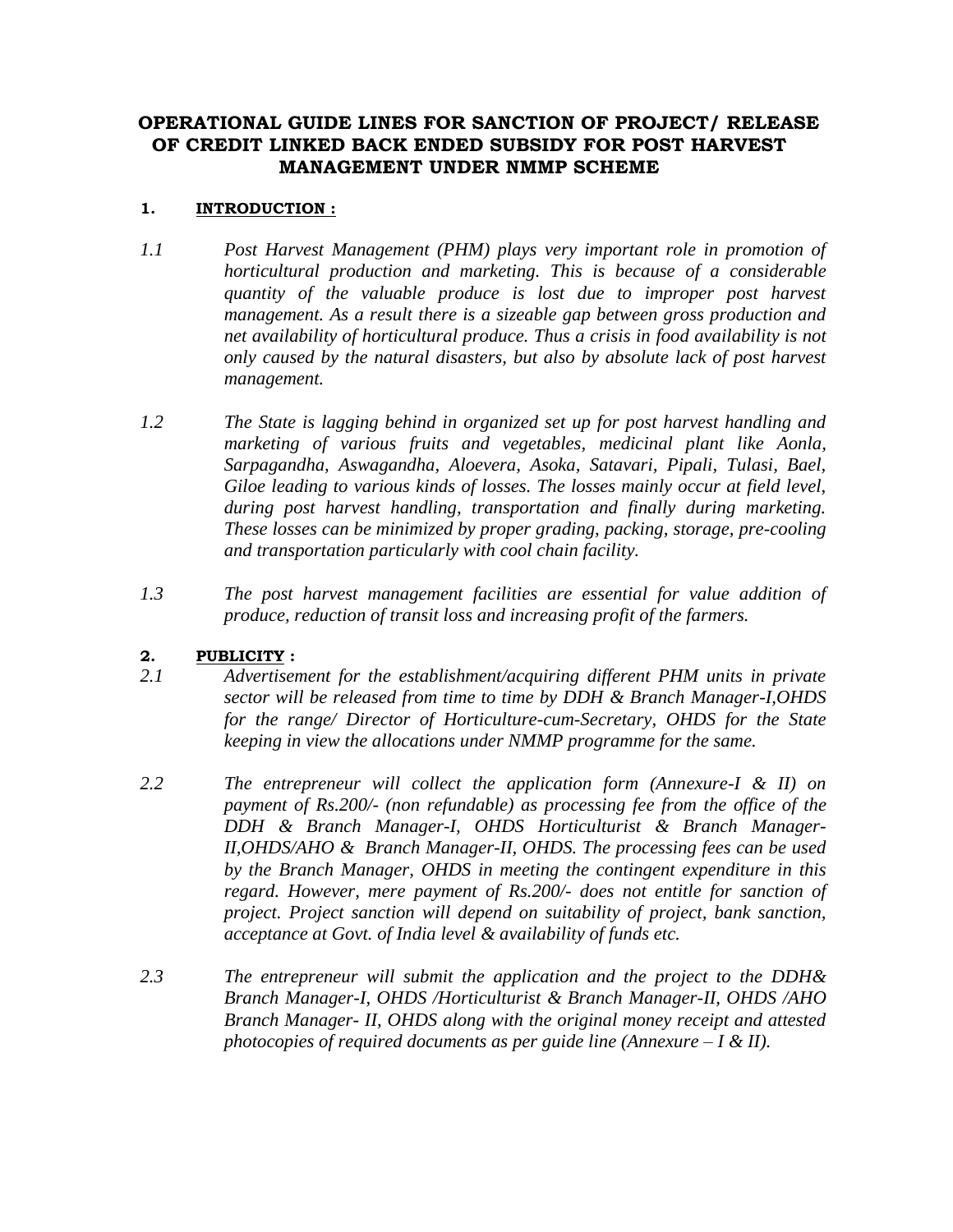#### 3. **ELIGIBILITY** : (Where ever applicable) :

- *3.1 All the projects will be entrepreneur driven through commercial ventures for which Govt. Assistance will be credit linked back ended subsidy in accordance with the cost norm. Public Sector Undertakings, State Govt. Agencies, Cooperatives, growers' association, Farmer Group, Self Help Groups, Women Farmers' Groups, recognized/registered by DMC having at least 25 nos. of members will also are entitled to avail assistance for such activities to the same extent. However, assistance will not be credit linked for such agencies but would be back ended subject to condition that they are able to meet their share of the project cost.*
- *3.2 The assistance will be available to the individual, Society, Regd. Society, Companies and Corporation etc. as per NMMP guide lines. However the person having received such grant from N.H.B. or NHM or any other State/Central Govt. etc. for the similar type of item shall not be entitled to avail assistance again on all those items.*
- *3.3 Preference will be given to the individuals/organizations with adequate suitable land within the district with agri-horti farming / contract farming or wholesaler / trader in medicinal produce. Degree holder in Agriculture, Horticulture, Agricultural Engineering, Management, Rural Management, Veterinary Science, may also be given preference.*
- *3.4 The entrepreneur/beneficiary should have sound financial back ground.*
- *3.5 In case of whole sale trading, the annual turnover/income tax return/vat clearance should be furnished.*
- *3.6 In case of contract farming the agreement as per APMC Act should be furnished.*
- *3.7 The entrepreneur/beneficiary should have willingness for availing the Credit Linked back ended subsidy.*
- *3.8 The Horticulturist &Branch Manager-II, OHDS /AHO & Branch Manager-II, OHDS will send the valid applications/projects to the DDH & Branch Manager-I, OHDS.*
- *3.9 A preliminary scrutiny of all such applications (Annexure – I & II) received shall be done by a committee consisting of the DDH & Branch Manager-I, OHDS as Chairman and Horticulturists & Branch Manager-II, OHDS /AHOs & Branch Manager-II, OHDS, A.A.E. O/o DDH & Branch Manager-I, OHDS as members for short listing of the applications basing on guide lines of GOI including the land and other documents. Such meetings shall normally be conducted on monthly basis. The*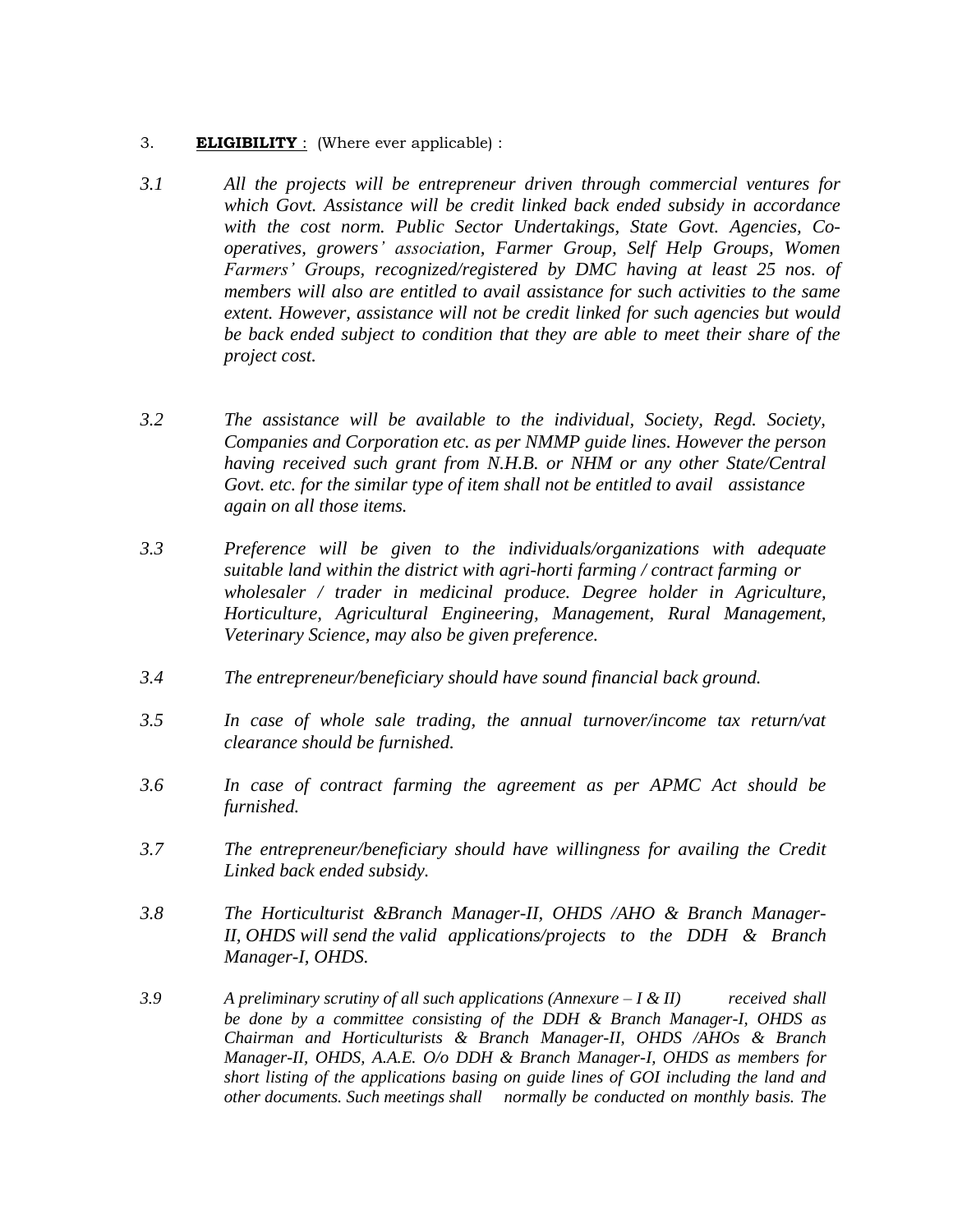*applicants not found suitable may be communicated with the deficiencies by registered post with one copy to notice board.*

- 4 **LAND & LOCATION** ( For the land based projects, in other cases the details of business address of the entrepreneur/beneficiary along with proof of the same) :
	- *4.1. The land should be in the name of the entrepreneur and records should be down loaded from bhulekhori.nic.in and attested by concerned Tahasildar or an officer not below the rank of Sub Divisional Magistrate of Revenue Department. Also he is to submit certified copy of the land in original from concerned Tahasil.*
	- *4.1 If joint property, No Objection Certificate of the share holder(s) of the said land in the form of affidavit sworn before the Executive Magistrate of 1st class should be submitted.*
	- *4.2 In case of lease land, if the leasee can mortgage the land in favour of the financing bank/FI, can also be entertained if bank is satisfied.*
	- *4.3 The project for post harvest management should aim at providing "direct" service delivery to producers / farming community for safe utilization/marketing of their produce.*
	- *4.4 Cost of land in infrastructure projects will be restricted to a maximum of 10% of the project cost in rural areas and to 20% in municipal areas and it would form part of the owner's contribution to be taken towards margin money in cases where a fresh purchase is made as per guide lines of NMMP.*
	- *4.5 A declaration that the entrepreneur will not alienate the land/infrastructure acquired during the period of the loan for any purpose other than the purpose for which the loan is sanctioned should be submitted.*

#### **SELECTION OF SITE**: (For land based projects) :

- *4.6 The site should be well communicated with truckable all whether road.*
- *4.7 The site should have easy access to electricity.*
- *4.8 There must be permanent and adequate water source or should have provision to acquire with.*
- *4.9 The sketch map of the site with description of boundaries duly signed by revenue inspector should be verified with the Patta, Khata No. Plot No., revenue receipt etc.*
- *4.10 Area should be also otherwise suitable for efficient functioning of the proposed Post Harvesting Management Unit.*

#### **5 SELECTION / PRIORITISATION**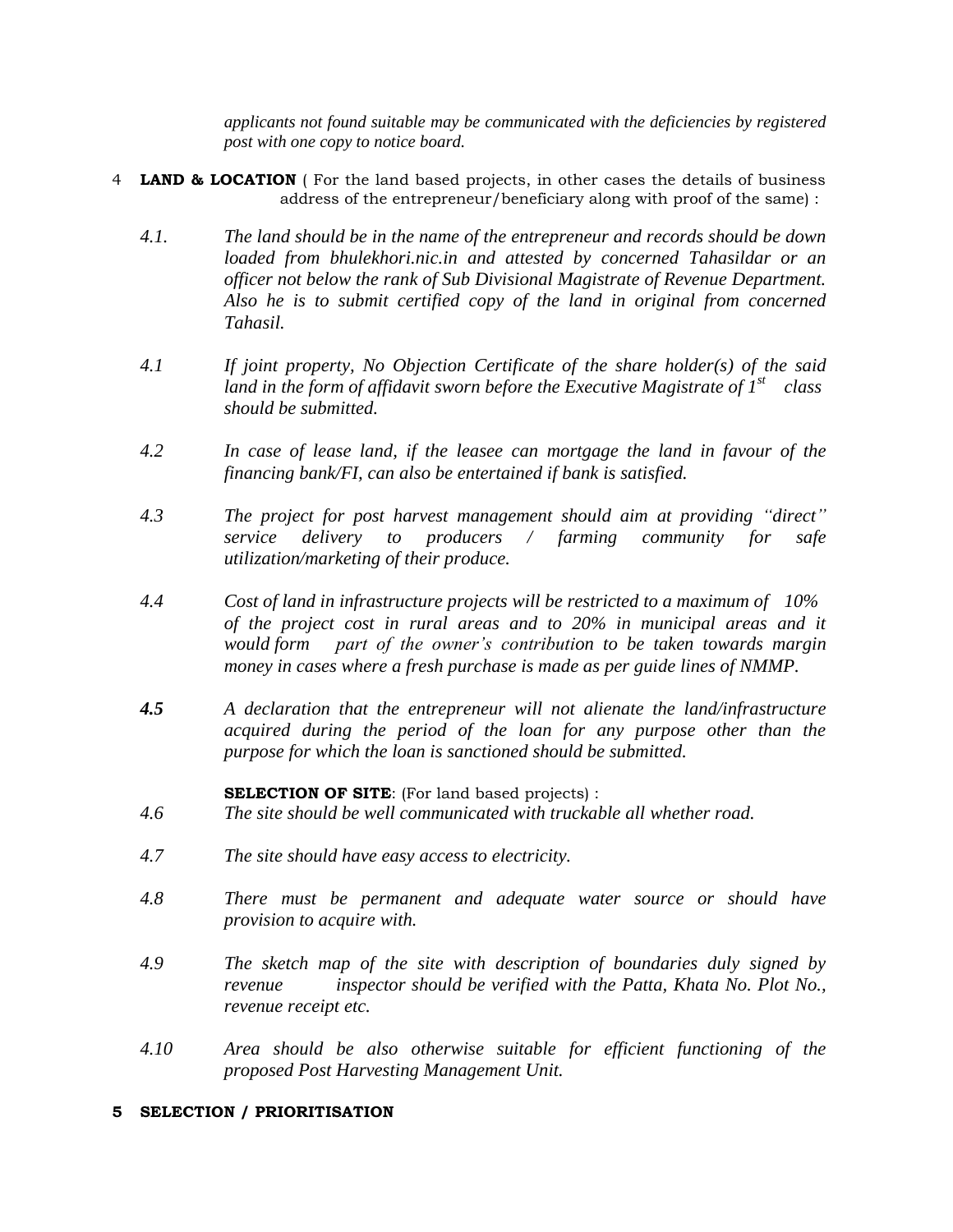- *5.1 The selected applications (Annexure – I & II) under para 3.9 shall be placed before the DMC by the DDH & Branch Manager-I, OHDS for its approval. The technical team of the District Mission Committee (DMC) will effect field verification, scrutinize the short listed applications and give appropriate recommendation. The DMC will approve the selected entrepreneurs and prioritize them.*
- *5.2 There after, the DDH & Branch Manager-I, OHDS will intimate the panel of prioritized entrepreneurs along with the DMC proceedings and selected applications (Annexure – I & II) to the Secretary, OHDS for formal approval.*
- *5.3 Secretary, OHDS will send proposals to the NMMP, Govt. of India with a copy to State Govt. for approval and release of funds, wherever applicable.*
- *5.4 After getting project, sanctioned or cleared by the NMMP, Govt. of India with provision of funds, the Director of Horticulture-cum-Secretary, OHDS will ask the DDH & Branch Manager-I, OHDS /Horticulturist & Branch Manager-II, OHDS/AHO & Branch Manager-II, OHDS to go ahead with the project execution indicating the name of the entrepreneurs along with sanction of funds for subsidy amount. The unsuccessful applicants shall be intimated by the DDH & Branch Manager-I, OHDS by registered post/Speed Post.*
- *5.5 The DDH & Branch Manager-I, OHDS /Horticulturist & Branch Manager-II, OHDS /AHO Branch Manager-II, OHDS will communicate the sanctioned projects to the bank and entrepreneur for further execution of the project. The components which are not under credit linked back ended scheme the subsidy will routed through bearer cheque to the beneficiary after joint verification by the team following norms and condition*

#### 6 **CREDIT LINKED ASSISTANCE** :

*Assistance under the scheme shall be available on capital cost of the project only. The Bank/FI will however, be free to finance other activities/working capital requirement to meet* various requirements of the entrepreneur, where subsidy will *not be available for such activities.*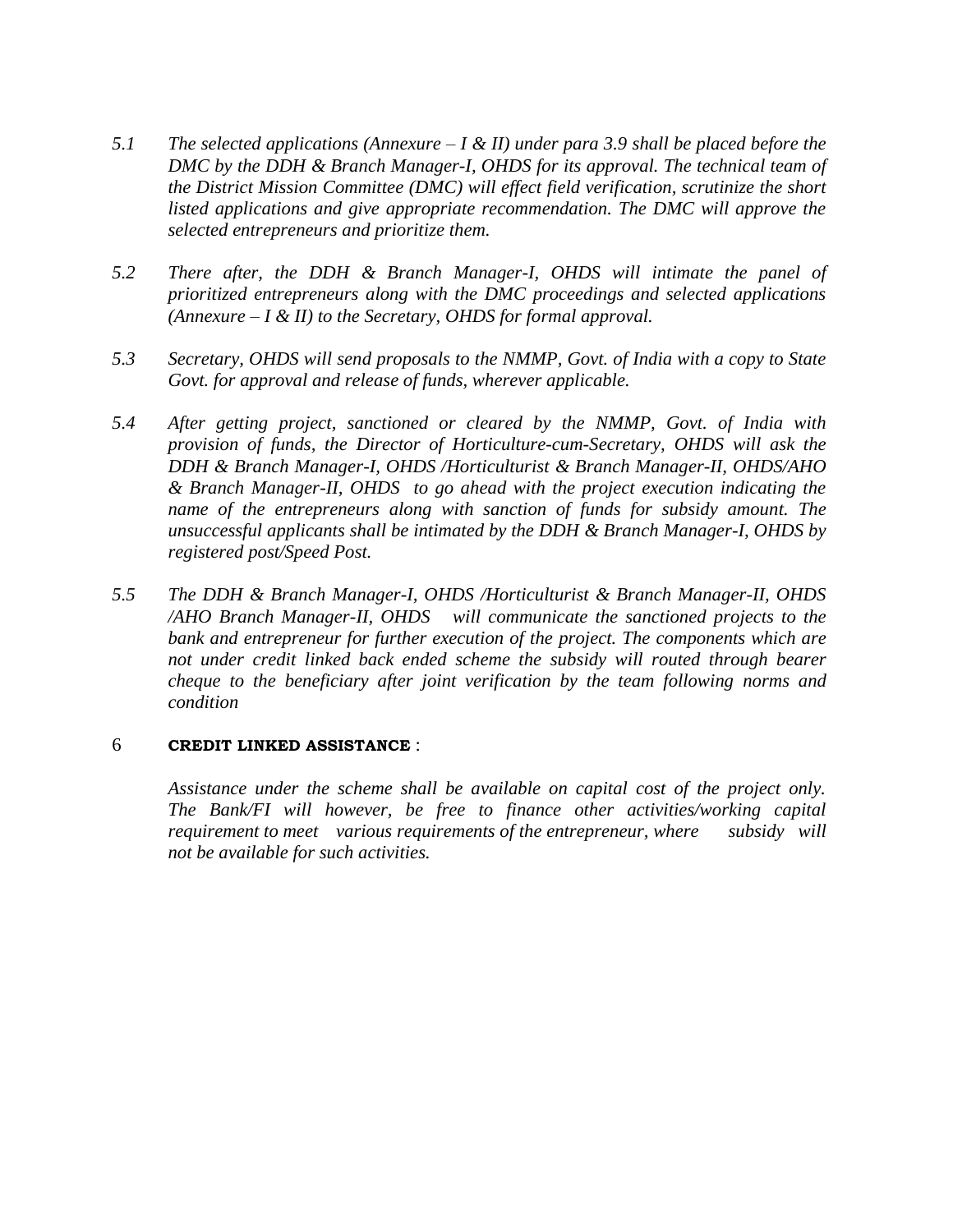## 7. **SUBSIDY** : **INTEGRATED POST HARVEST MANAGEMENT**

*6.1 Rate of subsidy and maximum amount of subsidy shall be on the capital cost of the project as follows.* 

| SL.<br>No.       | Name of the<br>Project | Capital cost<br>per unit (in<br>$Rs.$ ) | Rate of assistance per unit (subsidy amount)        |
|------------------|------------------------|-----------------------------------------|-----------------------------------------------------|
| $\mathcal{I}$ .  | <i>Storage</i>         | $Rs.5.00$ lakhs                         | 100% assistances for SHGs/Coperative/Public sector  |
|                  | Godwn(100MT)           | /unit                                   | and 50% of the capital cost in case private sector. |
|                  | Drying                 | $Rs.5.00$ lakhs                         | 100% assistances for SHGs/Coperative/Public sector  |
|                  | Shed(100MT)            | /unit                                   | and 50% of the capital cost in case private sector. |
| $\mathfrak{Z}$ . | Est. of Rural          | Rs.10.00 lakhs                          | 100% assistances for SHGs/Coperative/Public sector  |
|                  | Mandi                  | /unit                                   |                                                     |
| 4.               | Est. of District       | Rs. 200.00                              | 100% assistances for SHGs/Coperative/Public sector  |
|                  | mandi                  | lakhs /unit                             |                                                     |

- 7.2 *Maximum amount of subsidy cost shall be restricted as indicated above. However the entrepreneur will be free to undertake PHM unit of higher cost by contribution from his own resources or other financial assistance.*
- *7.3 The amount of subsidy availed for the project or any of its components from any other source shall be deducted from the amount of subsidy admissible under this scheme.*
- *7.4 The full project cost including the subsidy amount, but excluding the margin money contribution would be disbursed as term loan by the bank/FI Quantum of margin money and loan to be given by the bank will be decided by the bank/FI on case to case basis.*
- *7.5 The repayment schedule will be drawn on the loan amount in such a way that the total subsidy amount is adjusted after the full bank loan component with interest (excluding subsidy) is liquidated.*
- *7.6 The financing bank may also provide working capital separately for undertaking the business by the entrepreneur where ever such situation arises but subsidy shall not be provided for such funding.*
- *7.7 The financing bank may also provide working capital separately for undertaking the business by the entrepreneur where ever such situation arises but subsidy shall not be provided for such funding.*
- *7.8 After the loan is disbursed, the project work shall start.*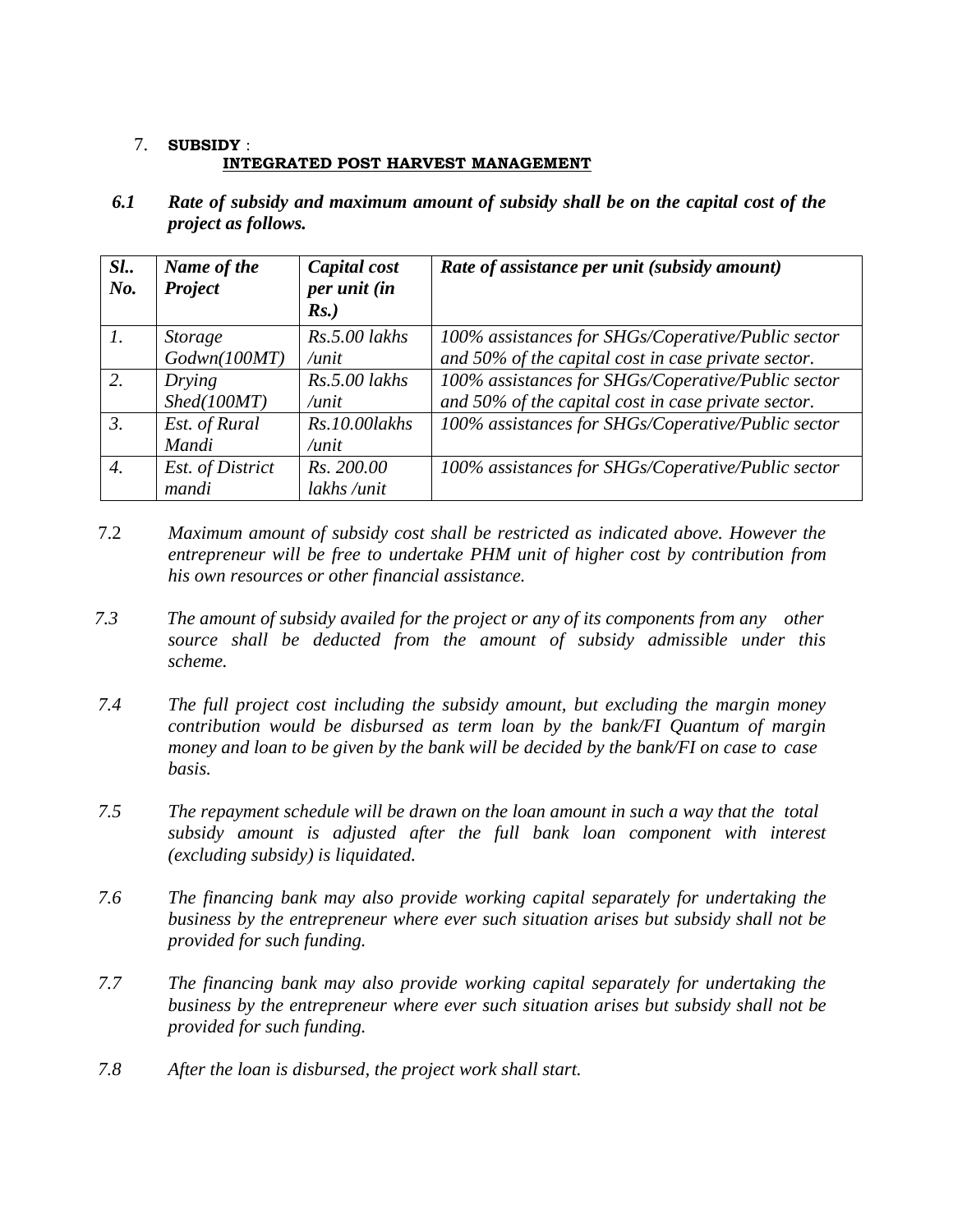*7.9 After disbursing a part of the loan sanctioned the respective bank/FI will claim for the subsidy to the Horticulturist &Branch Manager-II, OHDS /AHO &Branch Manager-II, OHDS. The number of claims and release of subsidy may be 2-3 installments. The final subsidy claim shall be made after the disbursement of last installment.*

## 8 **RELEASE OF SUBSIDY** :

- *8.1 Subsidy for the project under the scheme shall be released by DDH & Branch Manager-I, OHDS the Horticulturist & Branch Manager-II, OHDS /AHO & Branch Manager-II, OHDS for projects financed by Banks/FI.*
- *8.2 A joint inspection committee comprising of DDH & Branch Manager-I, OHDS, Horticulturist & Branch Manager-II, OHDS AHO & Branch Manager-II, OHDS Asst. Agril. Engineer, O/o DDH & Branch Manager-I, OHDS and the banker, AGM, NABARD will inspect the site periodically to observe the progress of the work. If required the DDH & Branch Manager-I, OHDS /Horticulturist & Branch Manager-II, OHDS is to release subsidy proportionately in the basis of the joint inspection committee.*
- *8.3 The Horticulturist & Branch Manager-II, OHDS / AHO & Branch Manager-II, OHDS will release the subsidy within 30 days of requisition from the bank and in case of delay he will communicate the reasons for delay or non release to bank and the entrepreneur and Director of Horticulture-cum-Secretary, OHDS Orissa. In case of dispute, decision of the Director of Horticulture-cum-Secretary, OHDS, Orissa shall be final and binding.* 
	- *8.4 Subsidy should be released with proper intimation to the Collector-cum-Chairman, DMC of National Horticulture Mission by DDH & Branch Manager-I, OHDS.*

## **9 ADJUSTMENT OF SUBSIDY IN BORROWERS ACCOUNT** :

- *9.1 The subsidy amount released by the Horticulturist & Branch Manager-II, OHDS /AHO & Branch Manager-II, OHDS will be kept by the Bank in the Subsidy Reserve Fund Account of the concerned borrower, to be adjusted finally against loan amount of the bank on completion of the project. The adjustment of subsidy will be in the pattern of back ended subsidy. However, no interest will be charged by the lending banks on the loan amount equivalent to the subsidy amount received by them. Suitable instructions issued in this regard by the RBI from time to time would be adhered to.*
- *9.2 On completion of the project the concerned bank would inform the Horticulturist & Branch Manager-II, OHDS /AHO Branch Manager-II, OHDS about the project completion within the overall guide lines of NMMP and project submitted and shall make a request for joint inspection of the project in presence of the promoter/entrepreneur.*
- *9.3 The Horticulturist & Branch Manager-II, OHDS AHO Branch Manager-II, OHDS will effect joint verification by the technical team constituted by the Chairman DMC of NMMP along with the banker and the promoter/entrepreneur.*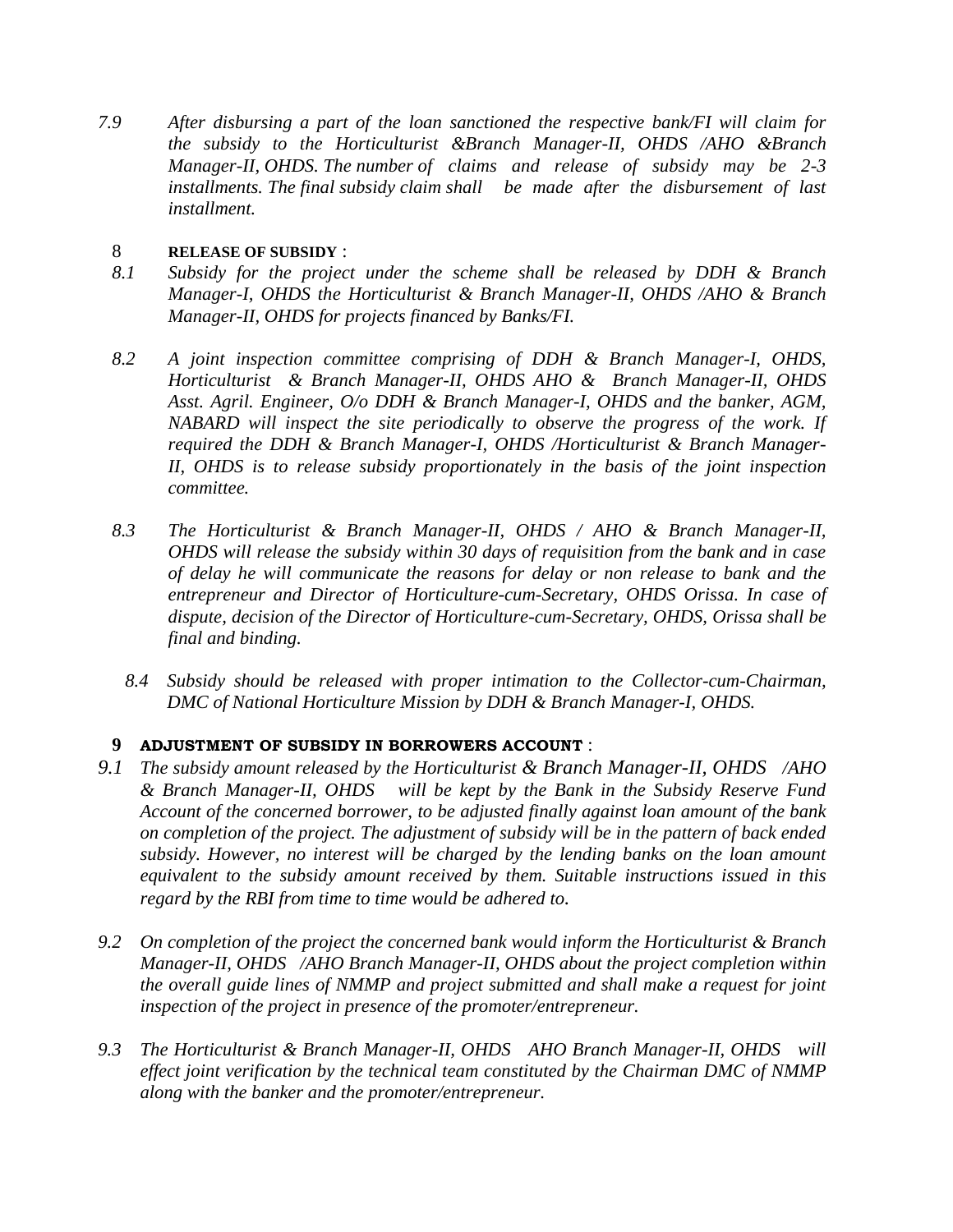#### **10 IMPLEMENTATION PERIOD** :

*10.1 Period of implementation will be as per norms of the lending bank or NMMPguide lines, depending upon the nature of the project.* 

#### **11 RECALLING OF SUBSIDY** :

- *11.1 In case of default in payment of the loan the bank will adopt due process of loan recovery.*
- *11.2 The Horticulturist & Branch Manager-II, OHDS /AHO Branch Manager-II, OHDS shall recall the subsidy amount before its liquidation whenever he feels that the entrepreneur is deviating from the original aim and objective of the project/the project is not completed within the stipulated period or any other valid reason with approval of DMC of National Mission on medicinal plants.*

#### **12 UTILIZATION CERTIFICATE** :

*12.1 Bank would submit the utilization certificate of the subsidy amount released by the Horticulturist & Branch Manager-II, OHDS /AHO Branch Manager-II, OHDS periodically who in turn shall furnish the UC to the DDH & Branch Manager-I, OHDS which will be finally sent by DDH Branch Manager-I, OHDS after his countersignature to the Director of Horticulture-cum-Secretary, OHDS.* 

#### **13 MISCELLANEOUS :**

- *13.1 NMMP or OHDS shall be fully competent to add, relax, delete or amend any provisions for any activities under Post Harvest Management.*
- *13.2 The beneficiary will depict a signboard (2m x 3m) at a prominent place depicting name of the entrepreneur, location and fact of assistance under the scheme along with logo of NMMP as well as OHDS. In case of van or movable units, the same will be depicted on the*  body of the units appropriately. This will be examined by Joint inspection committee of the *District before recommendations to Director of Horticulture-cum-Secretary, OHDS, Orissa.*

 *\_\_\_\_\_\_\_\_\_\_\_\_\_\_\_\_\_\_\_\_*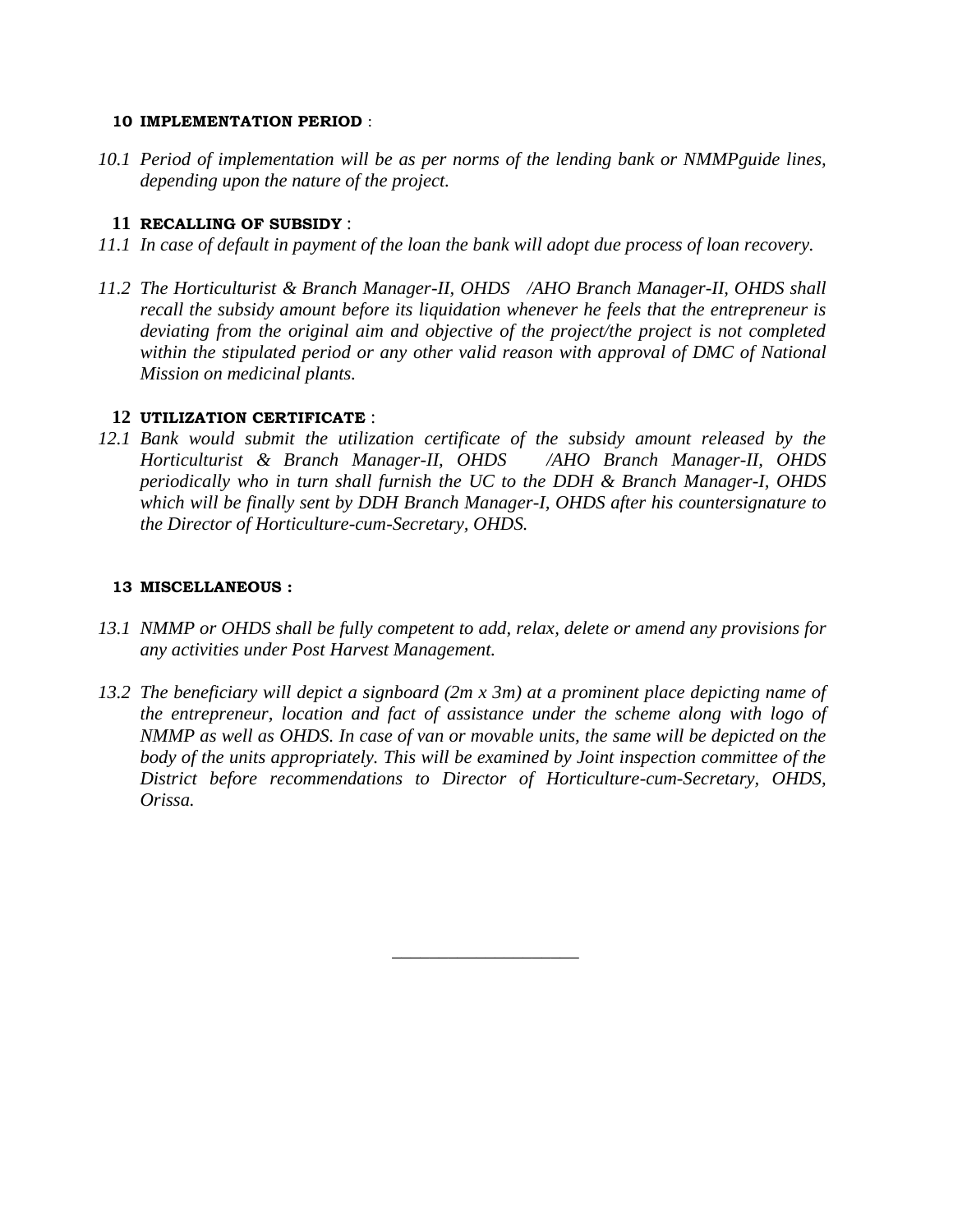#### **ANNEXURE –I**

#### **ENTERPRENEURS (PROMOTER'S) PROFILE**

(To be filled in by the Office)

- 1. Title of the Project
- 2. Project Code
- 3. Date of application submitted to DDH/Horticulturist
- 4. M.R. No. & Date of purchase of Entry, Proof No…………….Date
- 5. Date of submission of Entry Proof.
- 6. Date of District Horticulture Mission Approval
- 7. Project Cost (Rs. in lakhs)
- 8. Investment Ratio

# **(To be filled in by Entrepreneur/Applicant)**

- 1. Name of the Entrepreneur/Applicant
- 2. Father's Name :
- 3. Permanent Address (With Postal Pin ) & Telephone No.
- 4. Present Address (with Postal Pin ) & Telephone No.
- 5. Date of Birth :
- 6. Caste : (General/SC/ST/OBC)
- 7. Name of the Organization (if authorized a person to apply for, please enclose the authorization letter in original)
- 8. Name of the Person heading the Organization and his full address postal pin with telephone number.
- 9. a) Identity proof of the applicant/entrepreneur for Individual applicant –

**(The Xerox copy should be attested by a Gazetted Officer not below the rank of SDM or Executive Magistrate –I.)**

No.

Affix passport size photograph to be affixed by the applicant.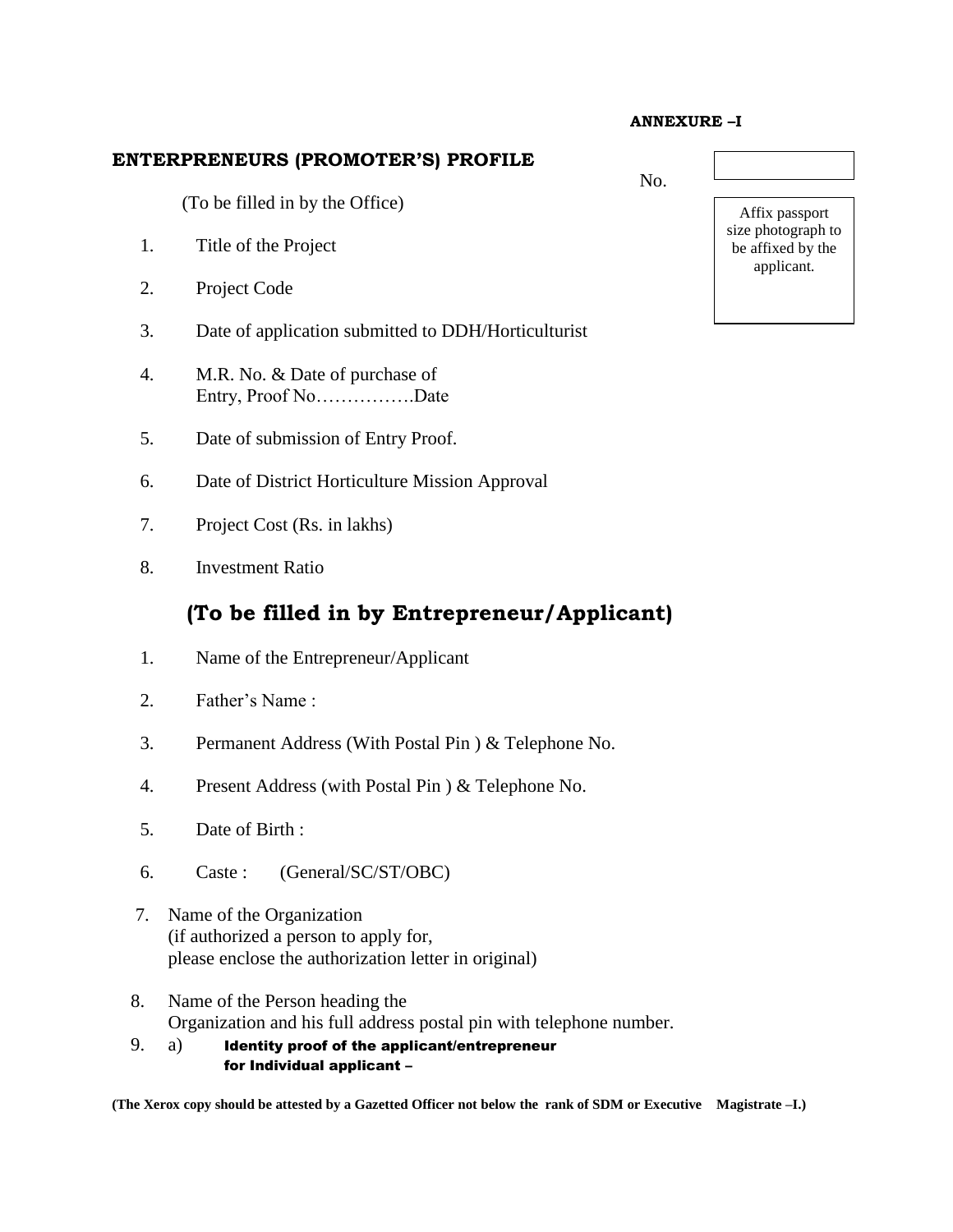- i) Voter I.D. Card ii) Pan Card iii) Electric Bill iv) Phone Bill
- v) Educational qualification
- . b) Identity proof for organization (If applicant is an organization )
- i) Income Tax Return (I.T.) returns of the previous/current year.
- ii) Registration Certificate
- iii) Additional Qualification (if any)
- iv) Applicant ( with designation)
- v) Authorized person
- c) Name & address of the Technical experts of the Organization to handle the project (with Telephone No. & Mobile No.)
- c) Working Experience in the applied Project/Institution.

| Name of the Job                 | Design | Period     | of   Responsibility   Annual |              |
|---------------------------------|--------|------------|------------------------------|--------------|
| Institution/Project description |        | Experience | Taken                        | over<br>turn |
|                                 |        | (From      | Capacity.                    | in Rs.       |
|                                 |        |            |                              |              |
|                                 |        |            |                              |              |

10. **Occupation Details Crop Produces**

- a. Agril. Farming
- b. Agro Industries
- c. Agri Business
- d. Others

11. Details of Property hold (Promoters own & Family) in case Individual applicant.

- a) Type of Property details of ownership
- b) Type of Acquisition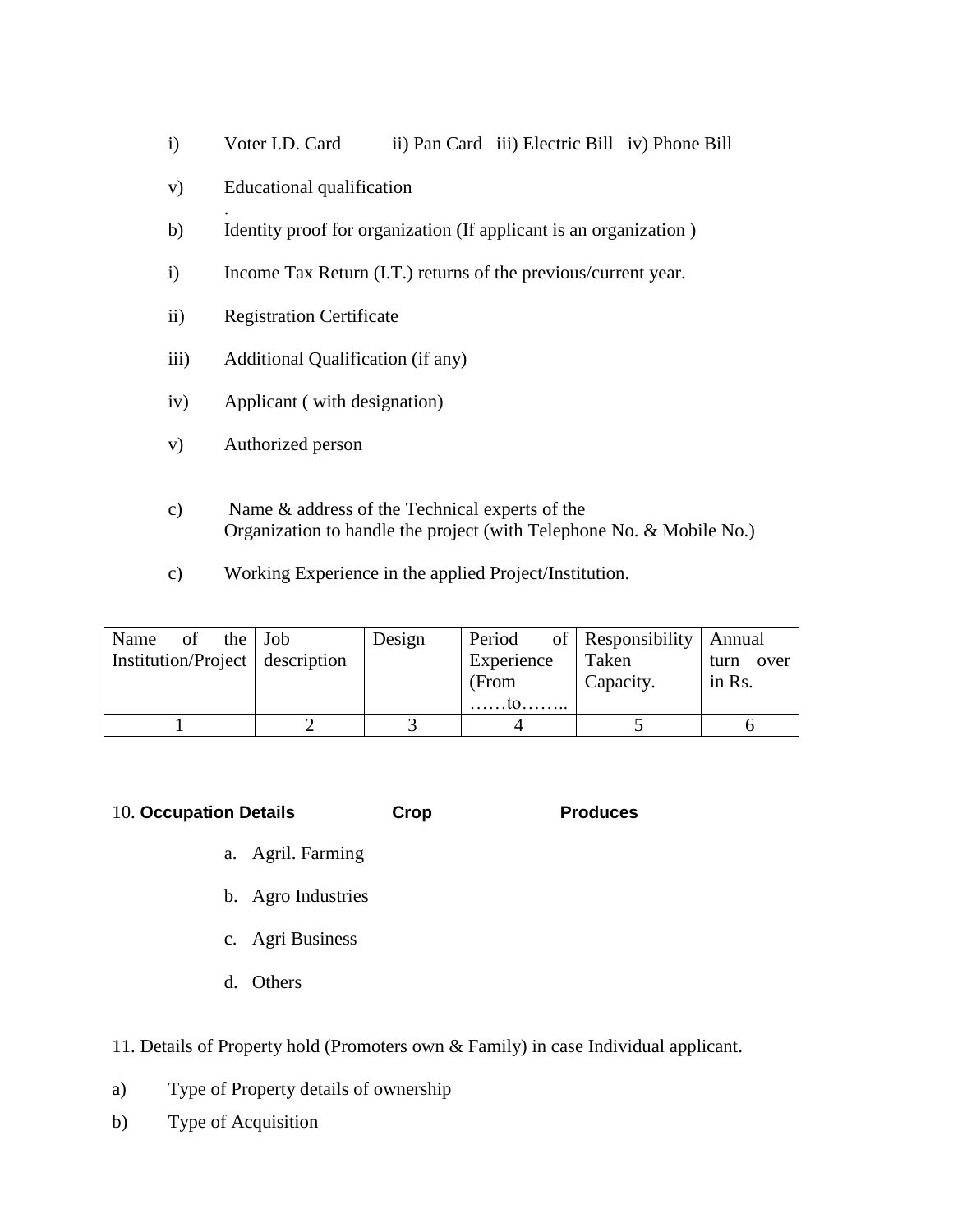- c) Year of acquisition
- d) Present Market Value (in Rs.)
- e) Land ownership documents to be submitted along with application form. Documents downloaded from bhulekh Orissa.in site and attested by concerned Tahasildar or SDM.
- 12. In case applicant is an organization:
- a) Type of Property details with Ownership
- b) Acquisition details
- c) Years of Acquisition
- d) Present Market Value (in Rs.)
- e) Land ownership documents to be submitted along with application form. Documents downloaded from bhulekh Orissa.in site and attested by concerned Tahasildar
- f) Source of Income:
- g) Annual Income (in Rs.)

### 13. Details of Loan/grant/Advances obtained earlier

#### a) **If applicant is an Individual:-**

|        | Name of   Relationship | Purpose of | the<br>Name<br>of | Amount                    | of Date of | Balance                     | Present   |
|--------|------------------------|------------|-------------------|---------------------------|------------|-----------------------------|-----------|
| the    | with applicant         | Loa/Grant/ | Financial         | loan/grant Adv.   Receipt |            | $\alpha$ loan/grant/adv. to | status of |
| Loanee |                        | advance    | Institution       | received<br>(in           |            | be received in Rs.          | the       |
|        |                        |            | financed.         | Rs.                       |            |                             | Project   |
|        |                        |            |                   |                           |            |                             |           |

#### b) **If applicant is an Organization**

| Name of the Project Fin. | Inst.    | Amount          | Period<br>of 1 | Amount               | Present<br>status |
|--------------------------|----------|-----------------|----------------|----------------------|-------------------|
| which<br>for             | Financed | received<br>(in | Receipt        | utilized<br>(in      | of the Project    |
| loan/grant/adv.          |          | Rs.             |                | $\operatorname{Rs.}$ |                   |
| Received                 |          |                 |                |                      |                   |
|                          |          |                 |                |                      |                   |

#### 3. **Details of the contribution to the proposed project expenditure**

| Particulars of Contribution | Amount       | $\%$ | Period | of Contribution for the component |
|-----------------------------|--------------|------|--------|-----------------------------------|
|                             | contribution |      |        | of the proposed project           |
|                             |              |      |        |                                   |

a) Self

- b) Bank Loan
- c) Equity Share
- d) Subsidy

### 14**. Details of the Proposed Project**

- a) Proposed Location (with road map):
- b) Layout plan of the plant/machinery
- c) Area of Operation:-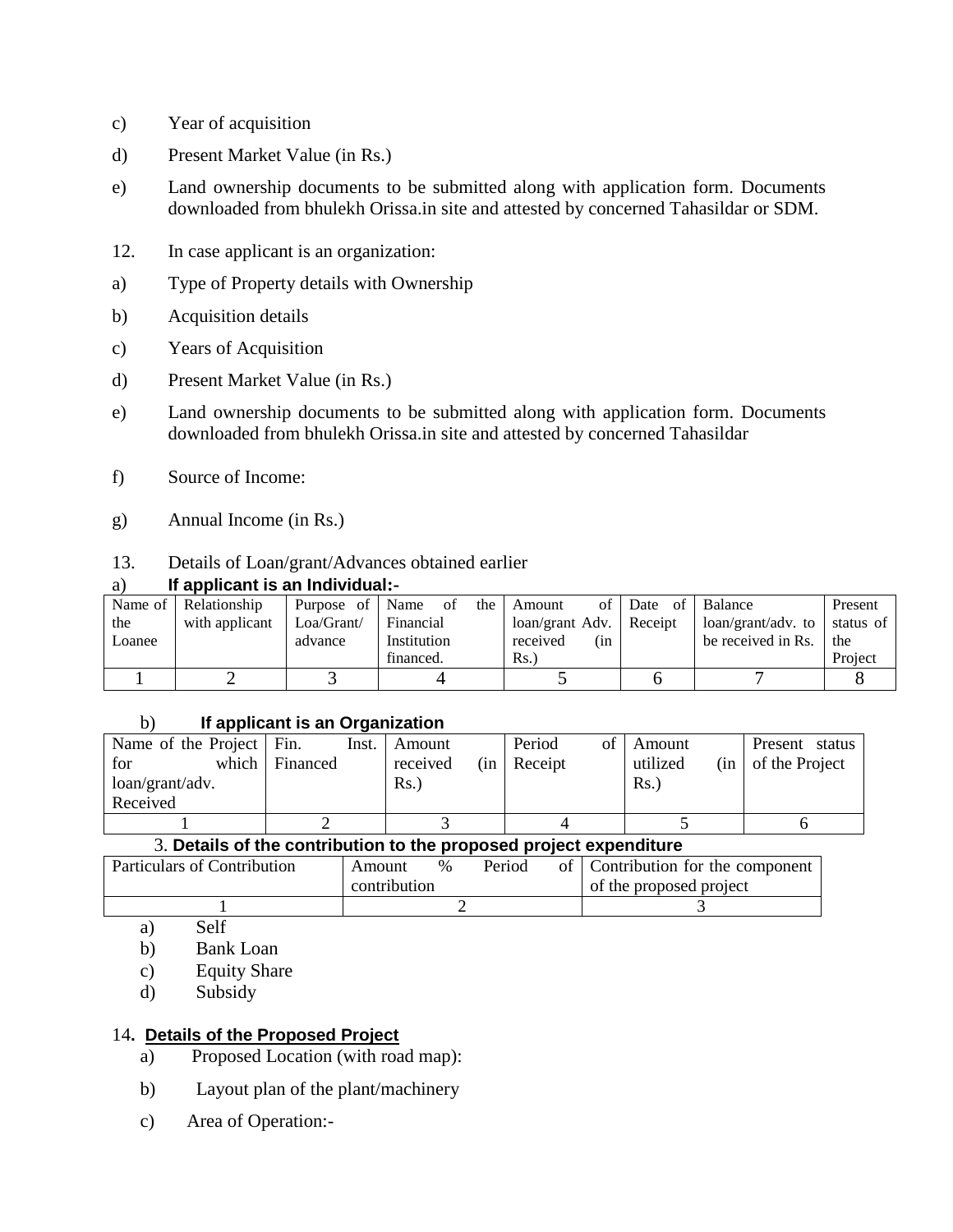- d) Cost of the Project (in Rs.)
- i) Working Capital:-
- ii) Fixed assets valuation (in Rs.)
- e) Annual Profit assessed (in Rs.)
- f) Detail Project Report (DPR) Prepared by (Name address & Telephone No.) DPR should contain detailed P/E of Civil Construction, cost of plant/machinery with supporting quotation).
- g) D.P.R. accepting Bank (Please enclose the DPR acceptance letter & consent letter of Fin. Inst. to Finance the Project).
- g) Brief note on motto/objective of your proposed Project (Use separate Sheet if required)
- h) Original copy of M.R. (Money Receipt) in support of purchase of application. I do undertake that above information's furnished are true so far my knowledge is concerned.

## **Signature of Applicant/Entrepreneur** *(With Name,*

Date:

**CHECK LIST** (Submitted documents may be furnished by applicant/entrepreneur)

| List of documents enclosed in support of Applicant's (Entrepreneur) credential to set up |  |
|------------------------------------------------------------------------------------------|--|
|                                                                                          |  |

| 1. |  |  |  |
|----|--|--|--|
| 2. |  |  |  |
| 3. |  |  |  |
| 4. |  |  |  |
| 5. |  |  |  |
|    |  |  |  |

### *Signature of applicant/entrepreneur* (with Name, Phone No. & Seal)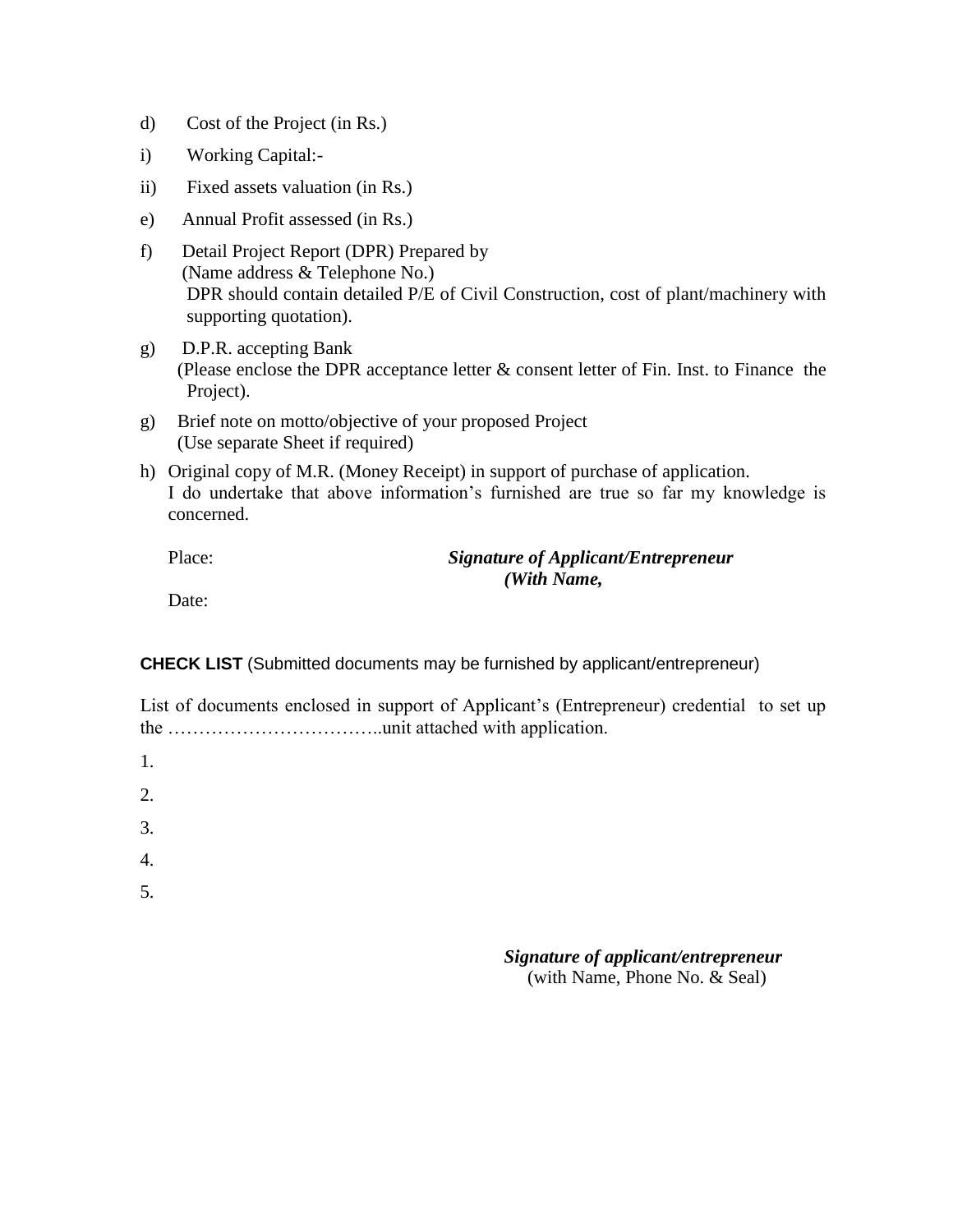## **Application receipt**

# **(To be furnished by Branch Manager of State Horticulture Mission)**

| The application along with the above mentioned documents were received |
|------------------------------------------------------------------------|
|                                                                        |
|                                                                        |
|                                                                        |

Place

Date : *Signature of Receiving Officer (With Name, Telephone No. & Seal)*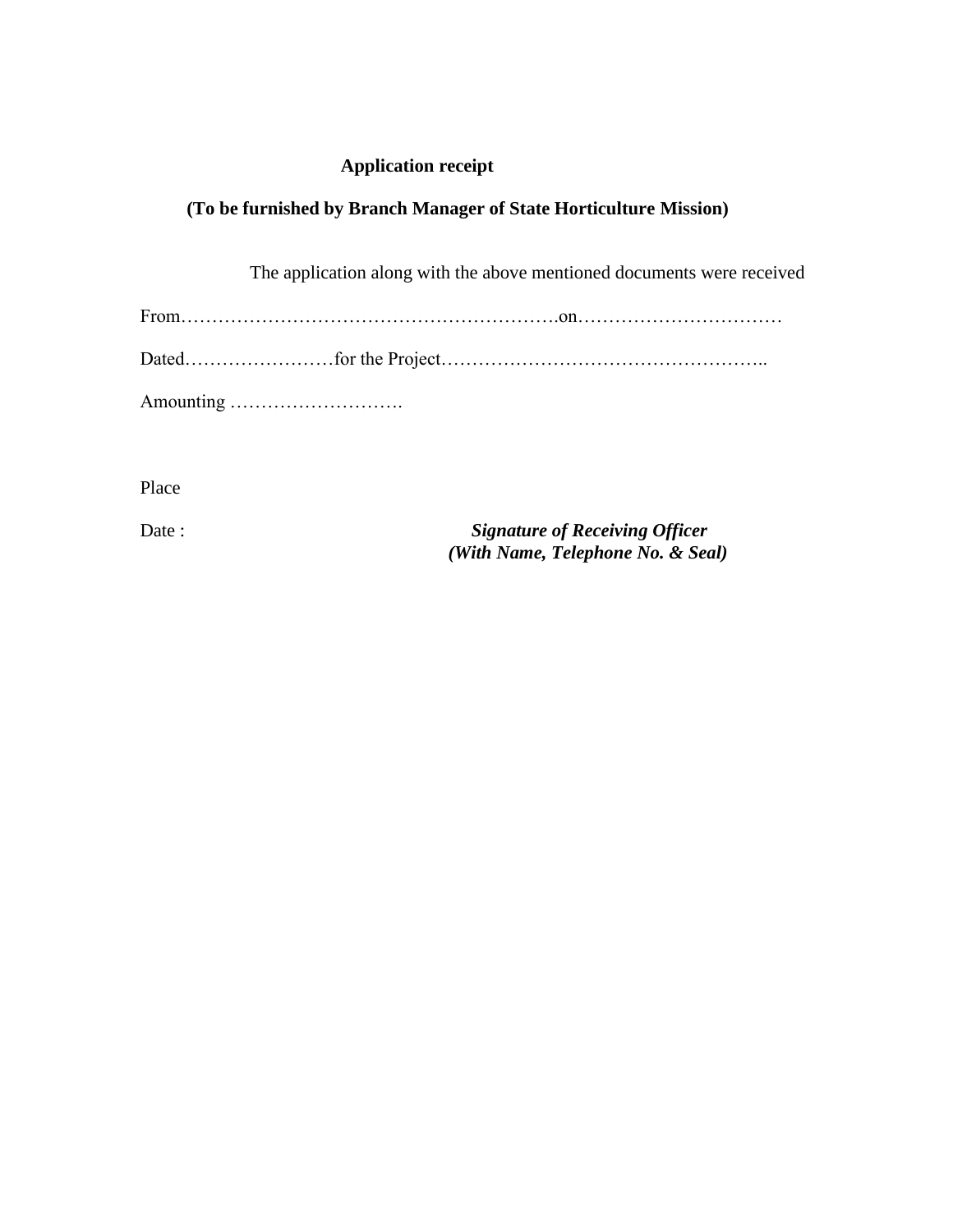## **Annexure – II**

**The proposal by private entrepreneurs, Public Sector undertakings, Coop Societies etc. shall be submitted after sanction of credit facilities by the Financial Institutions as per format.** 

Format for Submission of Project based Proposals (PHM) by Private Sector under NHM

- 1. Name of Project
- 2. Type of Activity
- 3. Objectives
- 4. Location of the Project with Address
	- General Area  $\bullet$
	- Hilly/Tribal Area  $\bullet$

## **5. Constitutions**

(Date of incorporation and relevant law along with a copy of articles and memorandum of associations, by laws, partnership deed and registration certificate which ever is applicable. Documentary proof regarding authorized /paid up capital and promoters contributions).

- a) Public Ltd Company
- b) Private Ltd Company
- c) Registered Society
- d) Association
- e) Federation
- f) Producer Company
- g) Proprietorship firm
- h) Partnership concern
- 6. Management
- 7. Brief back ground of promoters.
- 8. Cost of Project Rs. in lakhs
	- a) Land (If purchased new along with documentary proof)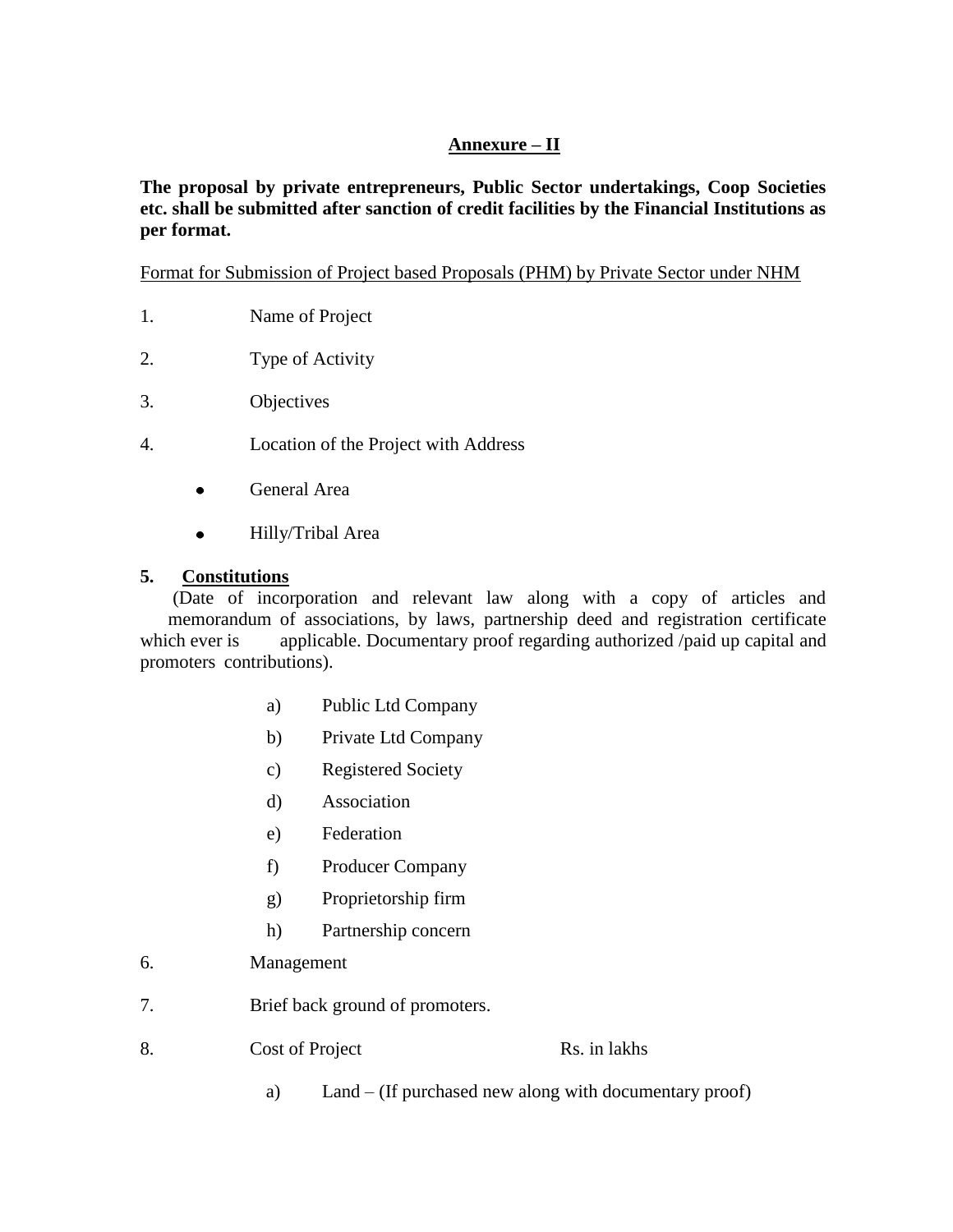- b) Building
- c) Plant & Machinery
- d) Contingencies
- e) Miscellaneous fixed assets
- f) Working Capital margin
- g) Pre operative exp.

Total:

- 9. Means of Finance
	- i. Promoter Share
	- ii. Bank Term Loan
	- iii. Subsidy
	- iv. Quasi equity
	- v. Unsecured loan

### Total

- 10. Details of Cost of Plan & Machinery/equipment supported by quotations.
- 11. Details of the Building construction and the cost duly certified.
- 12. Area of Operation with special reference to National Horticulture Mission (NHM) Districts to be covered.
- 13. Availability of raw material, name of the cluster and district along with the major crops.
- 14. Back ward linkages with farmers with reference to either providing services or purchase of raw materials
- 15. Forward linkages Analysis of domestic and export markets, tie up made for sale of Produce and branding aspect.
- 16. No. of farmers/orchardist to be benefited.
- 17. SWOT Analysis
- 18. Financial Analysis IRR, NPW, Cost benefit Ratio, Break even point, DER, DSER, Projected balance sheet etc.
- 19. Insurance of the fixed assets.